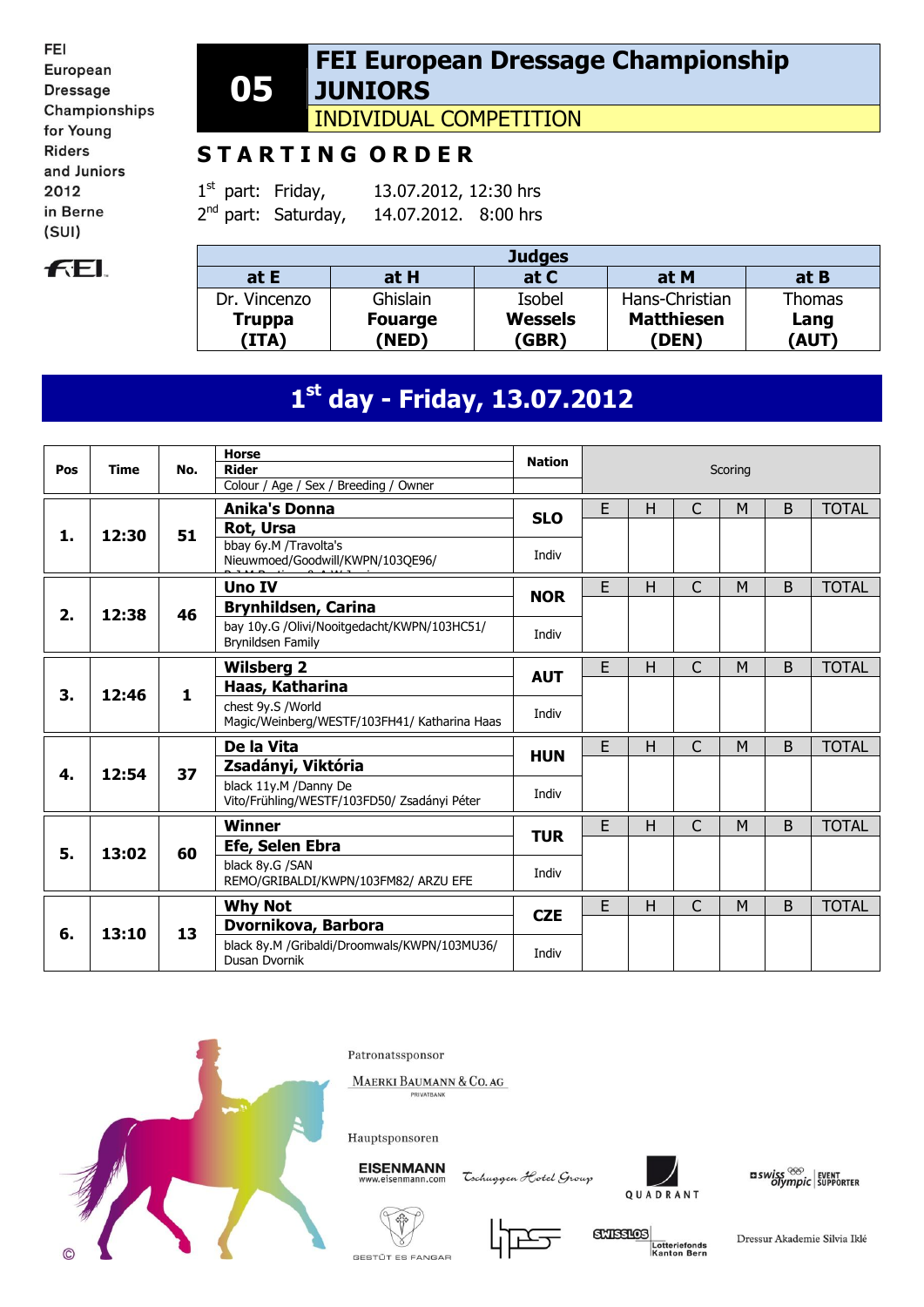|     |       |     | <b>Horse</b>                                                                                                                   |                                                                                                                                                         |   |   |   |   |              |
|-----|-------|-----|--------------------------------------------------------------------------------------------------------------------------------|---------------------------------------------------------------------------------------------------------------------------------------------------------|---|---|---|---|--------------|
| Pos | Time  | No. |                                                                                                                                |                                                                                                                                                         |   |   |   |   |              |
|     |       |     |                                                                                                                                |                                                                                                                                                         |   |   |   |   |              |
|     |       |     | Welcome                                                                                                                        |                                                                                                                                                         | E | н | M | B | <b>TOTAL</b> |
| 7.  | 13:18 | 62  | Rusanovich, Valeria                                                                                                            |                                                                                                                                                         |   |   |   |   |              |
|     |       |     | bay 17y.G /Caletto I/HOLST/UKR00020/<br>Rusanovich Valeria                                                                     | Indiv                                                                                                                                                   |   |   |   |   |              |
|     |       |     | <b>Bradley Beach</b>                                                                                                           |                                                                                                                                                         | E | Н | M | B | <b>TOTAL</b> |
| 8.  | 13:26 | 36  | Máli, Fanni                                                                                                                    |                                                                                                                                                         |   |   |   |   |              |
|     |       |     | bay 7y.S /Baroncelli/Del Piero/SWB/103PW17/<br>Kari-Anne Jacobsen                                                              | Scoring<br><b>UKR</b><br><b>HUN</b><br>Indiv<br>E<br>C<br>B<br>M<br>Н<br><b>BLR</b><br>Indiv<br>E<br>$\mathsf{C}$<br>B<br>н<br>M<br><b>GRE</b><br>Indiv |   |   |   |   |              |
|     |       |     | <b>Oblepiha</b>                                                                                                                |                                                                                                                                                         |   |   |   |   | <b>TOTAL</b> |
| 9.  | 13:34 | 12  | <b>Yakimovich, Alesia</b>                                                                                                      |                                                                                                                                                         |   |   |   |   |              |
|     |       |     | bay 10y.M /Hiramas/Havbek/TRAK/102OQ22/<br>Republic Olympic Equestrian and Bre                                                 |                                                                                                                                                         |   |   |   |   |              |
|     |       |     | <b>Cassian 006</b>                                                                                                             |                                                                                                                                                         |   |   |   |   | <b>TOTAL</b> |
|     | 13:42 | 33  | <b>Nation</b><br><b>Rider</b><br>Colour / Age / Sex / Breeding / Owner<br>Stafilopati, Fanoula<br>bay 12y.G /Compliment/Akzent |                                                                                                                                                         |   |   |   |   |              |
| 10. |       |     | II/HANN/102YM11/ Ntontou-Stafilopati Maria                                                                                     |                                                                                                                                                         |   |   |   |   |              |

## **Break / Maintenance 25 min**

|     |       |                         | <b>Ditrikh</b>                                                                | <b>BLR</b> | E  | H | C              | M | B            | <b>TOTAL</b> |
|-----|-------|-------------------------|-------------------------------------------------------------------------------|------------|----|---|----------------|---|--------------|--------------|
| 11. | 14:15 | 10                      | Paulenka, Varvara                                                             |            |    |   |                |   |              |              |
|     |       |                         | bay 10y.G /Hiramas/Efir/TRAK/BLR40056/<br>Republican Olympic Equestrian a.Bre | Indiv      |    |   |                |   |              |              |
|     |       |                         |                                                                               |            |    |   |                |   |              |              |
|     |       |                         | <b>Perfect Illusion Sjp</b>                                                   | <b>AUT</b> | E  | H | C              | M | B            | <b>TOTAL</b> |
| 12. | 14:23 | $\overline{\mathbf{3}}$ | Sober, Kristina                                                               |            |    |   |                |   |              |              |
|     |       |                         | bay 10y.G /Pierrot/Mytens/KWPN/103NI92/<br>Kristina Sober                     | Indiv      |    |   |                |   |              |              |
|     |       |                         | <b>Demagog</b>                                                                | <b>BLR</b> | E  | H | $\mathsf{C}$   | M | B            | <b>TOTAL</b> |
| 13. | 14:31 | $\boldsymbol{9}$        | Dudkova, Anastasiya                                                           |            |    |   |                |   |              |              |
|     |       |                         | bay 8y.G /Grif/Horog/TRAK/102XC17/ Repablican<br>Olympic Equestrian and b     | Indiv      |    |   |                |   |              |              |
|     |       |                         | <b>Don't Thatch W</b>                                                         | <b>RUS</b> | E  | H | $\mathsf{C}$   | M | B            | <b>TOTAL</b> |
|     |       |                         | Kupriyanova, Viktoria                                                         |            |    |   |                |   |              |              |
| 14. | 14:39 | 49                      | chest 11y.G /FS Don't                                                         |            |    |   |                |   |              |              |
|     |       |                         | Worry/Brillant/RHEINL/GER42680/<br>Kupriyanova, Tatiana                       | Indiv      |    |   |                |   |              |              |
|     |       |                         |                                                                               |            |    |   |                |   |              |              |
|     |       |                         | Lindgren                                                                      |            | E. | H | $\mathsf{C}$   | M | B            | <b>TOTAL</b> |
|     |       |                         | Maresova, Barbora                                                             | <b>CZE</b> |    |   |                |   |              |              |
| 15. | 14:47 | 15                      | bay 12y.S /Levantos I/Carprilli/OLDBG/GER44320/<br>Pavla Haskova              | Indiv      |    |   |                |   |              |              |
|     |       |                         | London v.d.Roshoeve                                                           |            | E  | H | $\mathsf{C}$   | M | B            | <b>TOTAL</b> |
|     |       |                         | van Riet, Emilie                                                              | <b>BEL</b> |    |   |                |   |              |              |
| 16. | 14:55 | $\overline{z}$          | bay 17y.S /Londonderry/Akzent II/102XH47/<br><b>Oudermans Danielle</b>        | Indiv      |    |   |                |   |              |              |
|     |       |                         | Quest                                                                         |            | E  | H | $\overline{C}$ | M | <sub>B</sub> | <b>TOTAL</b> |
|     |       |                         | Gawecki, Jan                                                                  | <b>POL</b> |    |   |                |   |              |              |
| 17. | 15:03 | 48                      | chest 10y.S /Quando<br>Quando/Leopard/OLDBG/102XO14/ Agnieszka                | Indiv      |    |   |                |   |              |              |
|     |       |                         | Gawecka                                                                       |            |    |   |                |   |              |              |
|     |       |                         | <b>Dombai</b>                                                                 | <b>BLR</b> | E  | H | $\overline{C}$ | M | B            | <b>TOTAL</b> |
| 18. | 15:11 | 11                      | Vostrokrylova, Iulianiya                                                      |            |    |   |                |   |              |              |
|     |       |                         | dchst 18y.G /Bek XX/Difer//BLR00077/<br>Repablikan Olympic Egestrian a. Bre   | Indiv      |    |   |                |   |              |              |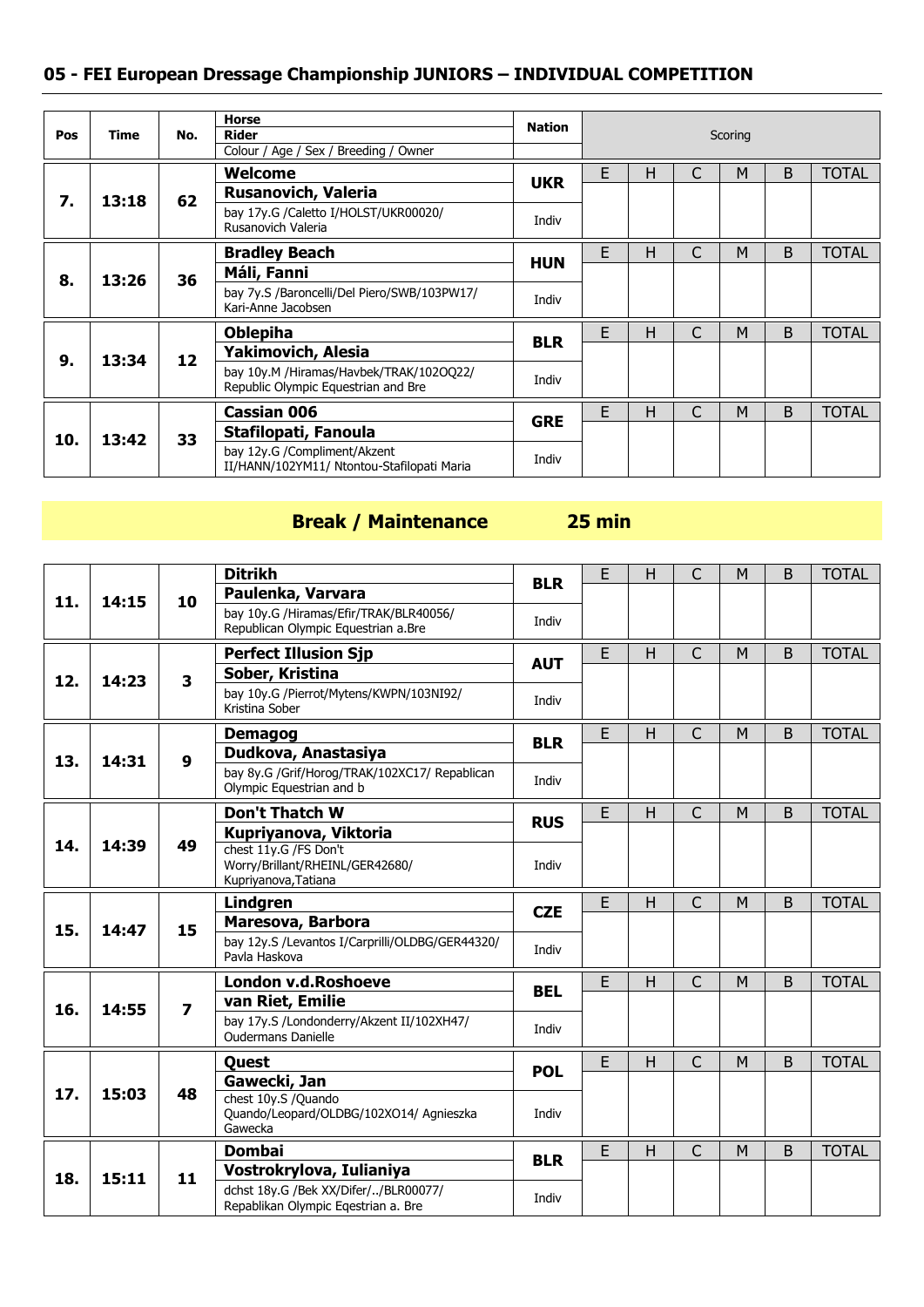| Pos | <b>Time</b>  | No. | <b>Horse</b><br>Rider<br>Colour / Age / Sex / Breeding / Owner                | Nation     | Scoring |  |   |   |              |  |
|-----|--------------|-----|-------------------------------------------------------------------------------|------------|---------|--|---|---|--------------|--|
|     |              |     | <b>Auermann</b>                                                               |            | н       |  | M | B | <b>TOTAL</b> |  |
|     | 19.<br>15:19 | 23  | Segura Gispert, Ray                                                           | <b>ESP</b> |         |  |   |   |              |  |
|     |              |     | bay 13y.G /Michellino/Faighter/ESH/SWE40389/<br>Raimundo Segura               | Indiv      |         |  |   |   |              |  |
|     |              |     | <b>Scalas Scafero</b>                                                         |            | н       |  | M | B | <b>TOTAL</b> |  |
| 20. | 15:27        | 45  | Bjerkåsholmen, Fredrikke Dorati                                               | <b>NOR</b> |         |  |   |   |              |  |
|     |              |     | bay 10y.G /Don Schufro/Lemond/NWB/103HF16/<br>Fredrikke Dorati Bjerkaasholmen | Indiv      |         |  |   |   |              |  |

#### **Break / Maintenance 25 min**

#### **21. 16:00 52 Mona Lisa VII SUI E** H C M B TOTAL **König, Christina** bay 9y.M /Metternich/Brentano II/HANN/103LZ19/ Indiv<br>König Pia **22. 16:08 55 Remmington Steel SUI** B H C M B TOTAL **Scheufele, Caroline-Marie** dbay 15y.G /Ravallo/Gelria/HANN/103LC34/ Jonker Ted Indiv **23. 16:16 53 Ronaldino SUI** <sup>E</sup> <sup>H</sup> <sup>C</sup> <sup>M</sup> <sup>B</sup> TOTAL **Lehmann, Bigna Ladina** bay 6y.G /Rohdiamant/de Niro/HANN/103OD15/ bay by.G /Rondiamant/de Niro/HANN/1030D15/<br>Lehmann Bigna Ladina **24. 16:24 59 Beckham SWE** <sup>E</sup> <sup>H</sup> <sup>C</sup> <sup>M</sup> <sup>B</sup> TOTAL **Mattsson, Marina** chest 9y.G /Bernstein 761/Koncertz xx/SWB/102UP49/ Lottie Mattsson Indiv **25. 16:32 14 Alice CZE** <sup>E</sup> <sup>H</sup> <sup>C</sup> <sup>M</sup> <sup>B</sup> TOTAL **Kotyzova, Kamila** bay 18y.M /Aquilino/Ibikus/OLDBG/102RY90/ Kotyza Jiri Indiv **26. 16:40 54 Hero SUI** <sup>E</sup> <sup>H</sup> <sup>C</sup> <sup>M</sup> <sup>B</sup> TOTAL **Roos, Tamara-Lucia** bay 14y.G /Hohenstein/HANN/103IE30/ Roos Tamara-Lucia Indiv **27. 16:48 57 Madonna Bally SWE** E H C M B TOTAL **Egholm Hebsgaard, Amalie** dbay 10y.M /Stals Calles Bror Bally/Ökenholm abay Iuy.M /Stals Calles Bror Bally/Okenholm<br>Pioneer/DWB/103OY37/ Janne Mikkelsen Indiv **28. 16:56 47 Ravell's Hexia NOR** <sup>E</sup> <sup>H</sup> <sup>C</sup> <sup>M</sup> <sup>B</sup> TOTAL **Rognoey, Jeanett** bay 10y.M /DWB/102WY14/ Grethe Rognoy Indiv **29. 17:04 38 Santo Stefano Francis ITA E** H C M B TOTAL **Mauro, Camilla** dbay 10y.S /Fabriano/Wenzel II/HANN/103KD76/ Indiv<br>Mauro Stefano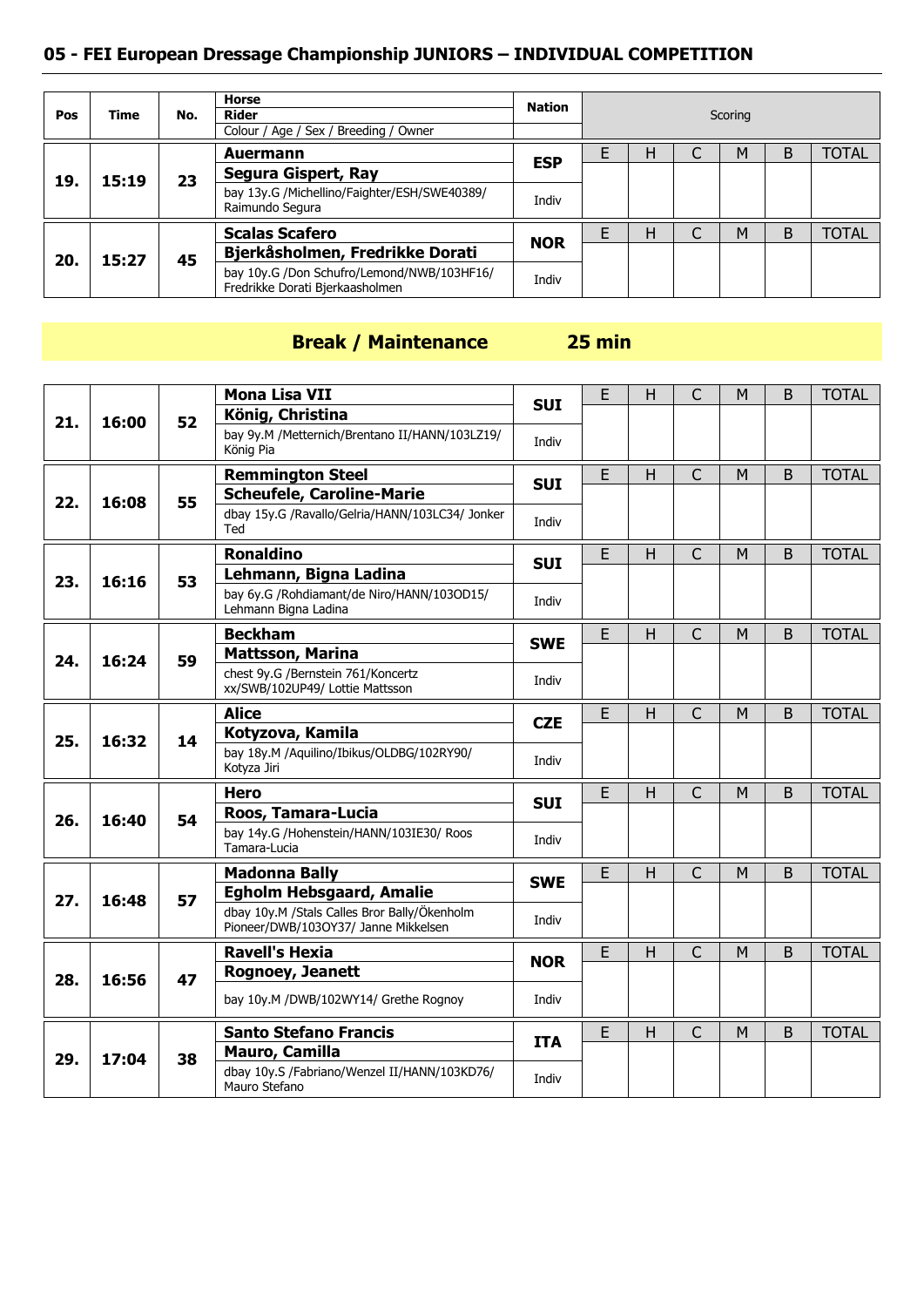# **2 nd day - Saturday, 14.07.2012**

| Pos | <b>Time</b> | No. | <b>Horse</b><br><b>Rider</b>                                          | <b>Nation</b>                                                                                                                                                                                                                                                               |   |   |              | Scoring |         |              |
|-----|-------------|-----|-----------------------------------------------------------------------|-----------------------------------------------------------------------------------------------------------------------------------------------------------------------------------------------------------------------------------------------------------------------------|---|---|--------------|---------|---------|--------------|
|     |             |     | Colour / Age / Sex / Breeding / Owner                                 |                                                                                                                                                                                                                                                                             |   |   |              |         |         |              |
|     |             |     | Lou Wega                                                              |                                                                                                                                                                                                                                                                             |   |   |              |         | B       | <b>TOTAL</b> |
| 30. | 8:00        | 28  | Slater, Abigail                                                       |                                                                                                                                                                                                                                                                             |   |   |              |         |         |              |
|     |             |     | bay 13y.G /Lamoureux II/Dinard<br>L/WESTF/GBR40971/ Mr Richard Heley  | Indiv                                                                                                                                                                                                                                                                       |   |   |              |         |         |              |
|     |             |     | <b>Denzel</b>                                                         |                                                                                                                                                                                                                                                                             | E | H | C            | M       | B       | <b>TOTAL</b> |
| 31. | 8:08        | 24  | <b>Yvroux, Sharon</b>                                                 |                                                                                                                                                                                                                                                                             |   |   |              |         |         |              |
|     |             |     | dbay 10y.G /De Niro/Weltmeyer/HANN/102UP31/<br><b>Yvroux Sharon</b>   | Indiv                                                                                                                                                                                                                                                                       |   |   |              |         |         |              |
|     |             |     | <b>Basic</b>                                                          |                                                                                                                                                                                                                                                                             | E | H | $\mathsf{C}$ | M       | B       | <b>TOTAL</b> |
| 32. | 8:16        | 56  | Börjeson, Filippa                                                     |                                                                                                                                                                                                                                                                             |   |   |              |         |         |              |
|     |             |     | bay 16y.G /Bernstein/Caliban XX/SWB/SWE04029/<br>Jonglören AB         | Indiv                                                                                                                                                                                                                                                                       |   |   |              |         |         |              |
|     |             |     | <b>Josephine</b>                                                      |                                                                                                                                                                                                                                                                             | E | Н | C            | M       | B       | <b>TOTAL</b> |
| 33. | 8:24        | 35  | Kristóf, Réka                                                         |                                                                                                                                                                                                                                                                             |   |   |              |         |         |              |
|     |             |     | bay 12y.M /Rohdiamant/Trouble Maker<br>xx/OLDBG/103NB84/ Kristóf Réka | Indiv                                                                                                                                                                                                                                                                       |   |   |              |         |         |              |
|     |             |     | <b>Riverdance</b>                                                     |                                                                                                                                                                                                                                                                             | E | H | $\mathsf{C}$ | M       | B       | <b>TOTAL</b> |
| 34. | 8:32        | 6   | <b>Muyters, Michel</b>                                                |                                                                                                                                                                                                                                                                             |   |   |              |         |         |              |
|     |             |     | bay 14y./HOLST/103GL02/ Remy Bastings                                 | <b>HUN</b><br><b>BEL</b><br>Indiv<br>E<br>$\mathsf{C}$<br>$\sf B$<br>H<br>M<br><b>ESP</b><br>Indiv<br>E<br>$\mathsf{H}$<br>$\mathsf{C}$<br>M<br>B<br><b>GBR</b>                                                                                                             |   |   |              |         |         |              |
|     |             |     | <b>Don Diego</b>                                                      |                                                                                                                                                                                                                                                                             |   |   |              |         |         | <b>TOTAL</b> |
| 35. | 8:40        | 22  | Matute Guimon, Juan                                                   |                                                                                                                                                                                                                                                                             |   |   |              |         |         |              |
|     |             |     | black 8y.S /Don Frederico/103DH64/ Juan Matute                        |                                                                                                                                                                                                                                                                             |   |   |              |         |         |              |
|     |             |     | <b>Laurentius</b>                                                     |                                                                                                                                                                                                                                                                             |   |   |              |         |         | <b>TOTAL</b> |
| 36. | 8:48        | 27  | Lucas, Gabrielle                                                      |                                                                                                                                                                                                                                                                             |   |   |              |         |         |              |
|     |             |     | bay 13y.G /Lauries Crusador/DWB/NOR02207/<br>Miss G Lucas             | E<br>$\mathsf{C}$<br>$\mathsf{H}$<br>M<br><b>GBR</b><br><b>FRA</b><br><b>SWE</b><br>Indiv<br>E<br>$\mathsf{C}$<br>H<br>M<br><b>SWE</b><br>Indiv<br>E<br>$\overline{C}$<br>$\overline{M}$<br>H.<br><b>DEN</b><br>Indiv<br>E<br>$\mathsf{C}$<br>H<br>M<br><b>GBR</b><br>Indiv |   |   |              |         |         |              |
|     |             |     | Wolkenfroh                                                            |                                                                                                                                                                                                                                                                             |   |   |              |         | B       | <b>TOTAL</b> |
|     |             |     | <b>Hannell, Mathilde</b>                                              |                                                                                                                                                                                                                                                                             |   |   |              |         |         |              |
| 37. | 8:56        | 58  | bay 13y.G /Wolkenstein II/Matcho<br>AA/HANN/GER43749/ Mathilde Hanell |                                                                                                                                                                                                                                                                             |   |   |              |         |         |              |
|     |             |     |                                                                       |                                                                                                                                                                                                                                                                             |   |   |              |         | $\sf B$ | <b>TOTAL</b> |
|     |             |     | Lambada<br><b>Lyndrup, Cecilie</b>                                    |                                                                                                                                                                                                                                                                             |   |   |              |         |         |              |
| 38. | 9:04        | 16  | dbay 15y.G /Lobster/Wersal/DWB/DEN40798/                              |                                                                                                                                                                                                                                                                             |   |   |              |         |         |              |
|     |             |     | Lene Hoberg                                                           |                                                                                                                                                                                                                                                                             |   |   |              |         |         |              |
|     |             |     | <b>Remarkable</b>                                                     |                                                                                                                                                                                                                                                                             |   |   |              |         | B       | <b>TOTAL</b> |
| 39. | 9:12        | 26  | Knapton, Jessica                                                      |                                                                                                                                                                                                                                                                             |   |   |              |         |         |              |
|     |             |     | DB 13y.S /Royal Diamond/Feiner<br>Stern/OLDBG/102YJ14/ Miss J Knapton |                                                                                                                                                                                                                                                                             |   |   |              |         |         |              |

## **Break / Maintenance 25 min**

| 40. |      |    | <b>Hexagon's Baldacci</b>                                                   | <b>NED</b> | ட | - | M | TOTAL |
|-----|------|----|-----------------------------------------------------------------------------|------------|---|---|---|-------|
|     | 9:45 | 41 | <b>Nieuwenhuis, Jeanine</b>                                                 |            |   |   |   |       |
|     |      |    | bay 6y.G /Havidoff/Rubiquil/KWPN/103MY98/ Stal<br>Hexagon / L.A. van Lieren | Indiv      |   |   |   |       |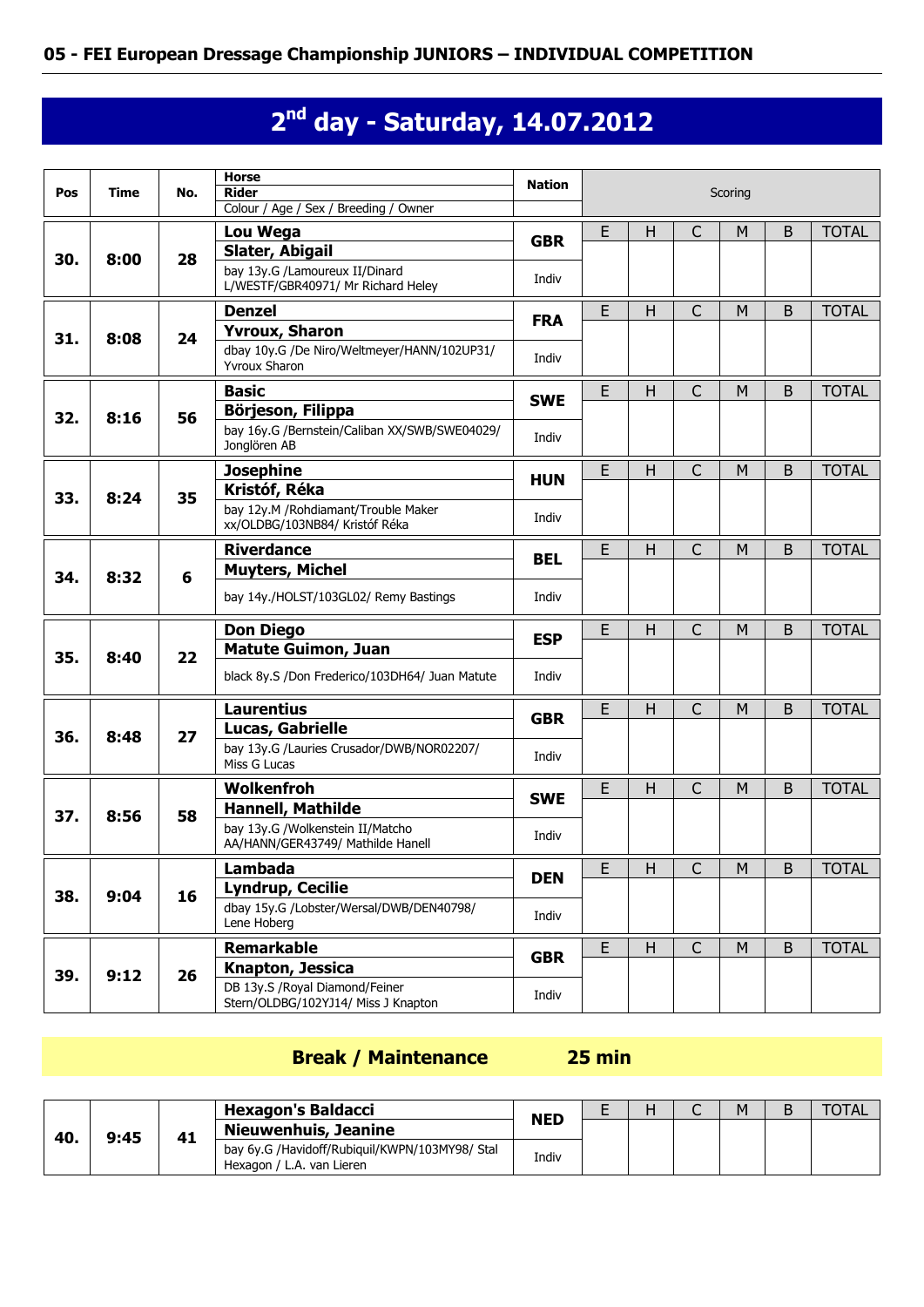|     |       |                         | <b>Horse</b>                                                       | <b>Nation</b>                                                                                                                                                                                                     |   |   | Scoring<br>$\mathsf{C}$<br>M<br>B<br><b>TOTAL</b> |   |             |              |
|-----|-------|-------------------------|--------------------------------------------------------------------|-------------------------------------------------------------------------------------------------------------------------------------------------------------------------------------------------------------------|---|---|---------------------------------------------------|---|-------------|--------------|
| Pos | Time  | No.                     | <b>Rider</b>                                                       |                                                                                                                                                                                                                   |   |   |                                                   |   |             |              |
|     |       |                         | Colour / Age / Sex / Breeding / Owner                              |                                                                                                                                                                                                                   |   |   |                                                   |   |             |              |
|     |       |                         | <b>Daniolo</b>                                                     |                                                                                                                                                                                                                   | E | H |                                                   |   |             |              |
|     |       |                         | <b>Gallimore, Claire</b>                                           | <b>GBR</b><br>Indiv<br>E<br>H<br><b>ESP</b><br>Indiv<br>E<br>H<br><b>AUT</b><br>Indiv<br>E<br>H<br><b>DEN</b><br>Indiv<br>E<br>H<br><b>DEN</b><br>Indiv<br>E<br>H.<br><b>NOR</b><br>Indiv<br>E<br>H<br><b>DEN</b> |   |   |                                                   |   |             |              |
| 41. | 9:53  | 25                      | chest 11y.G /Don<br>Primero/Wittelsbach/VNP/GBR42743/ Jane F       |                                                                                                                                                                                                                   |   |   |                                                   |   |             |              |
|     |       |                         | Gallimore                                                          |                                                                                                                                                                                                                   |   |   |                                                   |   |             |              |
|     |       |                         | Mr <sub>O</sub>                                                    |                                                                                                                                                                                                                   |   |   | $\mathsf{C}$                                      | M | B           | <b>TOTAL</b> |
| 42. | 10:01 | 20                      | Barbançon Mestre, Alexandra                                        |                                                                                                                                                                                                                   |   |   |                                                   |   |             |              |
|     |       |                         | black 14y.G /102US49/ Morgan Barbançon Mestre                      |                                                                                                                                                                                                                   |   |   |                                                   |   |             |              |
|     |       |                         | <b>Valenta's Rivel</b>                                             |                                                                                                                                                                                                                   |   |   | $\overline{\mathsf{C}}$                           | M | B           | <b>TOTAL</b> |
| 43. | 10:09 | $\overline{\mathbf{4}}$ | Valenta, Oliver                                                    |                                                                                                                                                                                                                   |   |   |                                                   |   |             |              |
|     |       |                         | bay 12y.G /Rivero II/Polarstern/BAY/102PV76/<br>Oliver Valenta     |                                                                                                                                                                                                                   |   |   |                                                   |   |             |              |
|     |       |                         | <b>Capriciella</b>                                                 |                                                                                                                                                                                                                   |   |   | $\mathsf{C}$                                      | M | $\mathsf B$ | <b>TOTAL</b> |
|     | 10:17 |                         | Zibrandtsen, Anna                                                  |                                                                                                                                                                                                                   |   |   |                                                   |   |             |              |
| 44. |       | 19                      | chest 9y.M /Cordoba/Wenzel I/HANN/103GK99/<br>Anna Zibrandtsen     |                                                                                                                                                                                                                   |   |   |                                                   |   |             |              |
|     |       |                         | Langkjærgaard's Donna Fetti                                        |                                                                                                                                                                                                                   |   |   | $\overline{C}$                                    | M | B           | <b>TOTAL</b> |
|     |       |                         | <b>Warncke, Mille Larsen</b>                                       |                                                                                                                                                                                                                   |   |   |                                                   |   |             |              |
| 45. | 10:25 | 18                      | chest 10y.M /Blue Hors Don Schufro/World Cup                       |                                                                                                                                                                                                                   |   |   |                                                   |   |             |              |
|     |       |                         | I/DWB/DEN40113/ Kasprzak Family                                    |                                                                                                                                                                                                                   |   |   |                                                   |   |             |              |
|     |       |                         | <b>Belamour</b>                                                    |                                                                                                                                                                                                                   |   |   | $\mathsf{C}$                                      | м | B           | <b>TOTAL</b> |
| 46. |       | 44                      | Andresen, Alexandra Gamlemshaug                                    |                                                                                                                                                                                                                   |   |   |                                                   |   |             |              |
|     | 10:33 |                         | chest 7y.S /Belissimo M/Lord<br>Sinclair/WESTF/102RM48/ Flyinge AB |                                                                                                                                                                                                                   |   |   |                                                   |   |             |              |
|     |       |                         | <b>Donna Charian</b>                                               |                                                                                                                                                                                                                   |   |   | $\mathsf{C}$                                      | M | B           | <b>TOTAL</b> |
| 47. | 10:41 | 17                      | <b>Smidt, Caroline B.</b>                                          |                                                                                                                                                                                                                   |   |   |                                                   |   |             |              |
|     |       |                         | chest 6y.M /Don<br>Schufro/Rotspon/BAWUE/103NJ06/ Mette Smidt      | Indiv                                                                                                                                                                                                             |   |   |                                                   |   |             |              |
|     |       |                         | <b>Don Luka</b>                                                    |                                                                                                                                                                                                                   | E | H | $\overline{C}$                                    | M | B           | <b>TOTAL</b> |
|     |       |                         | <b>Busutil, Andreu</b>                                             | <b>ESP</b>                                                                                                                                                                                                        |   |   |                                                   |   |             |              |
| 48. | 10:49 | 21                      | bay 10y.G /Don Larino/OLDBG/103CO96/<br>Magdalena Canovas Anglada  | Indiv                                                                                                                                                                                                             |   |   |                                                   |   |             |              |
|     |       |                         | <b>Hot Chocolate 43</b>                                            |                                                                                                                                                                                                                   | E | H | $\mathsf{C}$                                      | M | B           | <b>TOTAL</b> |
|     |       |                         | Prijs Vitale, Chiara                                               | <b>ITA</b>                                                                                                                                                                                                        |   |   |                                                   |   |             |              |
| 49. | 10:57 | 39                      | bay 14y.M /Sandro Hit/Lateiner/OLDBG/103CQ31/<br>Betti Michele     | Indiv                                                                                                                                                                                                             |   |   |                                                   |   |             |              |

# **Break / Maintenance 15 min**

|     |       |    | <b>Totall Tip Top</b>                                          | <b>BEL</b> | E | н |  | M | B | <b>TOTAL</b> |
|-----|-------|----|----------------------------------------------------------------|------------|---|---|--|---|---|--------------|
| 50. | 11:20 | 5  | Fairchild, Alexa                                               |            |   |   |  |   |   |              |
|     |       |    | bay 11y.G /Metall/Ulster/KWPN/102YX63/ Erin<br>Fairchild       | Indiv      |   |   |  |   |   |              |
|     |       |    | <b>Tiano</b>                                                   |            | F | н |  | М | B | <b>TOTAL</b> |
| 51. |       | 8  | Verwimp, Jorinde                                               | <b>BEL</b> |   |   |  |   |   |              |
|     | 11:28 |    | bay 11y.S /Lester/Hemmingway//103CA97/<br>Verwimp              | Indiv      |   |   |  |   |   |              |
|     |       |    | <b>Dauerbrenner</b>                                            |            | F | н |  | M | B | <b>TOTAL</b> |
| 52. | 11:36 | 30 | Nowag, Bianca                                                  | <b>GER</b> |   |   |  |   |   |              |
|     |       |    | bay 9y.G /Democraat/Finalist/WESTF/103PW19/<br>Ripkens, Saskia | Indiv      |   |   |  |   |   |              |